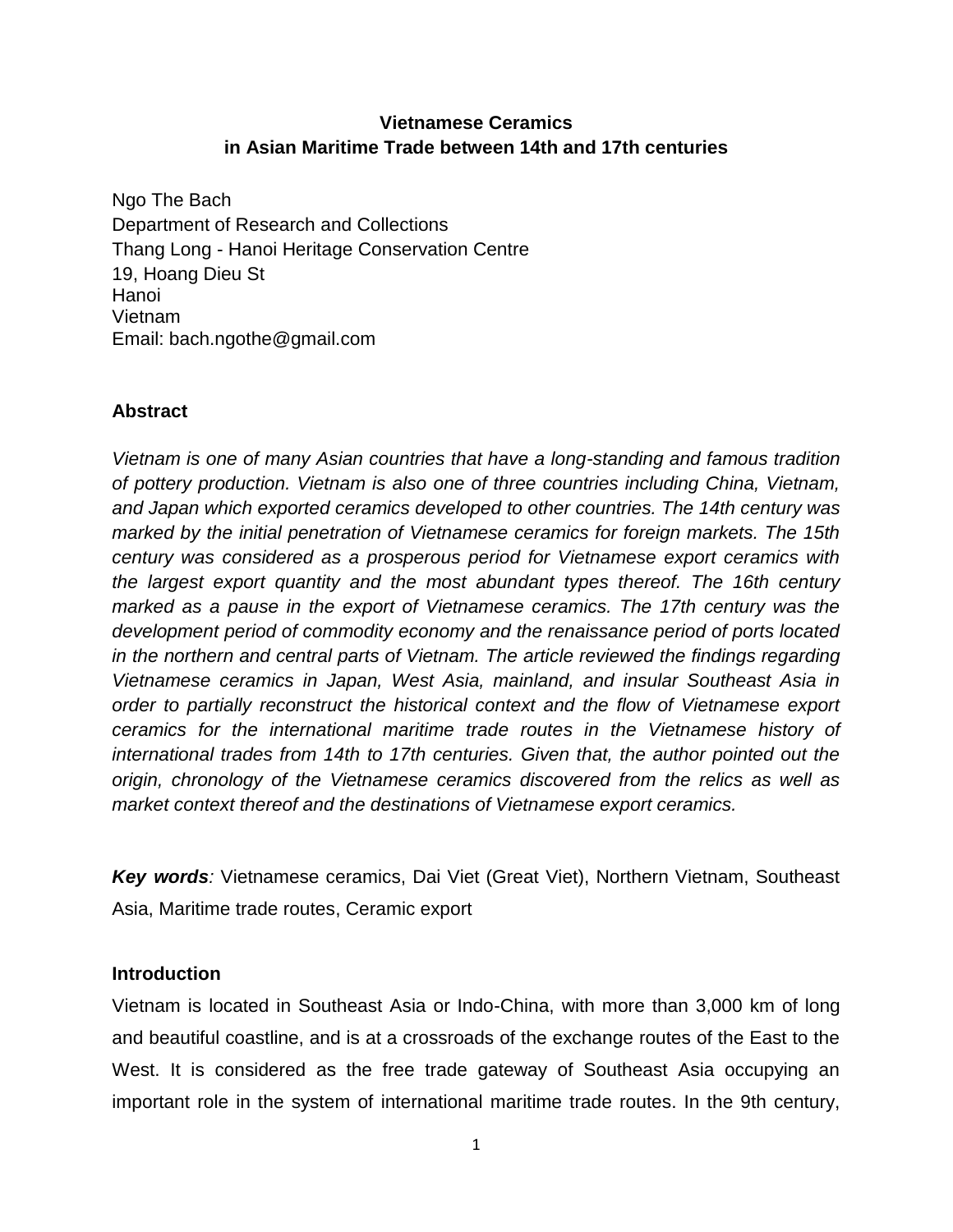with the advent of several commercial ports and participation of Chinese and Arabian traders, the ceramics officially involved in maritime trade system and set up "the Ceramics Road on the Sea". Vietnam is one of many Asian countries having a longstanding and famous tradition of ceramics production. Vietnam also is one of three countries including Vietnam, China and Japan that exported ceramics developed in other countries. The manufacture of Vietnamese ceramics has been formed and developed from the 1st to the 3rd centuries and strongly developed since Vietnam had won their freedom in the early 10th century. Since Ly Dynasty (1010-1225 AD) onwards, the production methods of Vietnamese ceramics developed constantly and made great advances regarding the types of products, as well as decoration patterns used on ceramics. Northern Vietnam is the place where has many well known ceramic manufacturing centers, such as Thang Long and Bat Trang in Hanoi, Van Yen, Chu Dau and Binh Giang in Hai Duong province as well as Tuc Mac and Con Che in Nam Dinh province. It is noted that apart from the production of ceramics serving for the demand of domestic market especially in the 14th century that Vietnam was officially engaged in the ceramics export network through maritime trade route. For the later periods in Later Le (the 15th century) and Restored Le Dynasties (the late 16th and the 17th century), Vietnam exported a large quantity of ceramics to Southeast Asian, Northeast Asian and Western Asian markets. In addition to a few notes scattered in the written historical sources, the ceramic artifacts discovered through excavations in the ancient trading ports, shipwrecks and others in Vietnam as well as in other countries are important evidence that contributes to the knowledge of commercial activities on the maritime trade routes. These sources seem to suggest that contact Vietnam and other countries in Asia (both East and West) were abundant and important. The participation in the international trades from the 14th to the 17th century is clear in the archaeological record, which highlights the role and position of Vietnam in Asia and even in the West.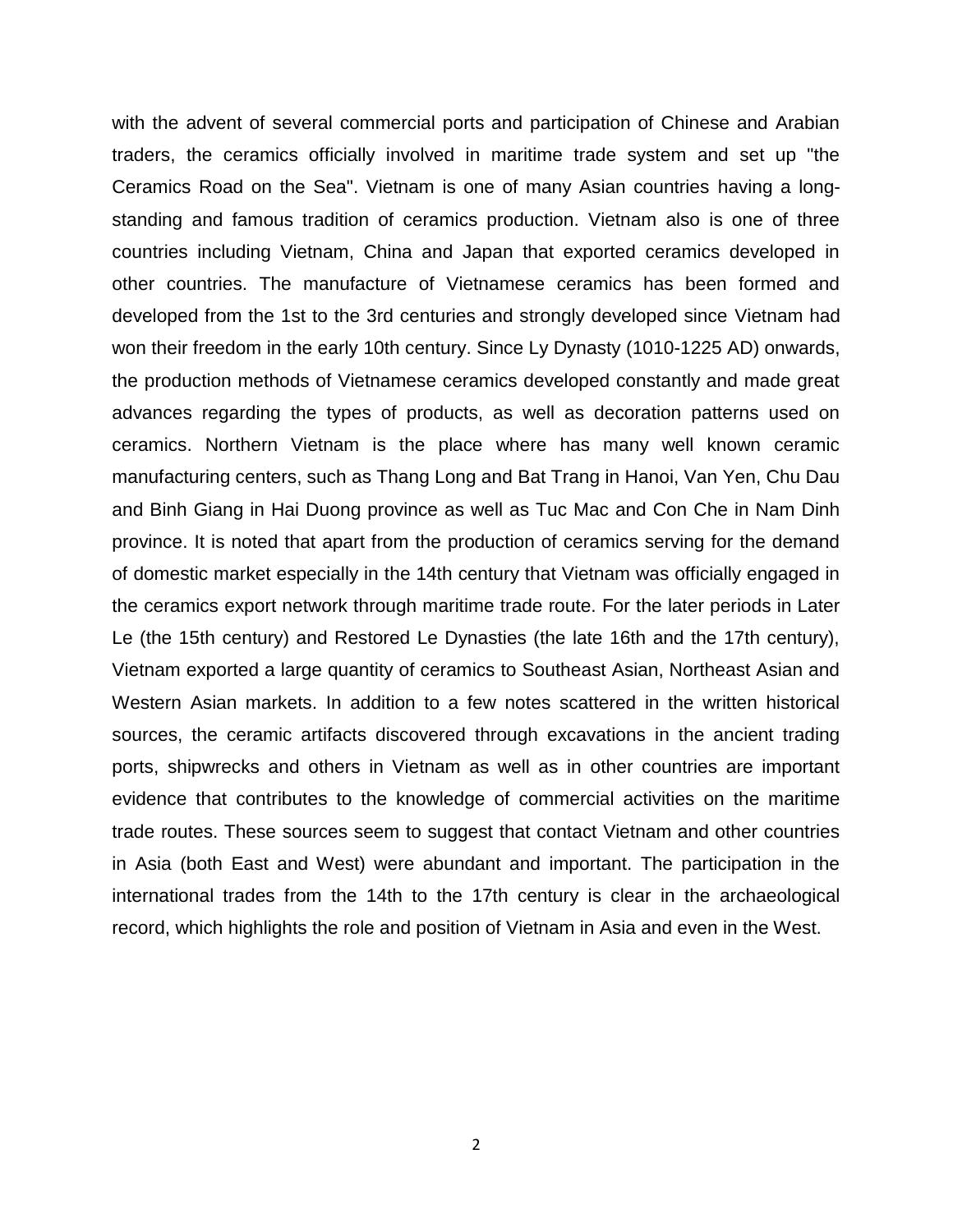# **Vietnamese Ceramics and Its Maritime Trade Routes in Asia during the 14th to the 17th Centuries**

After King Ngo Quyen defeated the Nam Han enemy on the Bach Dang River in 938, Vietnam entered officially the new era of independence. During the Ly Dynasty (1010- 1225 AD), Vietnamese glazed wares industry had highly developed its technical and artistic aspects. In Tran Dynasty (1225-1400 AD), a lot of ceramics manufacturing centers had been set up and developed such as Thang Long (Hanoi), Bat Trang (Hanoi), Thien Truong (Nam Dinh), Van Yen (Hai Duong) and others. A large quantity of highquality wares, such as celadon, brown glazed, brown patterned and blue and white wares including white ceramic tiles were produced in many kilns. Archaeological findings in Vietnam and other countries from the 14th century, seem to indicate that ceramics made in the kilns in northern Vietnam were not only sold in the domestic markets but also exported to the foreign markets. During archaeological excavations in the 1980s at Dazaifu, Northern Kuyshu in Japan, Vietnamese ceramics associated with the pieces of wood and dated in "Daitoku the 2nd Year (1330)" have been found there. They are considered the earliest evidences on ceramics exported from Vietnam to foreign markets. According to other documentations, the iron-brown and cobalt-blue glazed wares were similar to ceramics discovered in Dazaifu in Japan, Juara on the Tiumen Island, and Babal states of West Malaysia.

Many archaeological sites in East Java and South Sulawesi in Indonesia have also yielded the same types of Vietnamese ceramics. In details, blue and white and monochrome glazed wares produced at the kilns in northern Vietnam have been found there (Cheng and Lammers, 1974: 5-16). The most remarkable object found in these sites is the base of celadon tower decorated skillfully with embossed patterns which are similar to the ones decorated on the tower of Gio Pagoda in Vinh Phuc province, Vietnam dated to the 13th to 14th century. This object is currently preserved at the Adam Malik Museum in Jakarta, Indonesia (Stevenson and Guy, 1997: 270, plate 180). According to Stevenson's and Guy's opinions, the fragments of brownglazed jars of Tran Dynasty have been found in Trowulan, East Java (Stevenson and Guy, 1997: 286,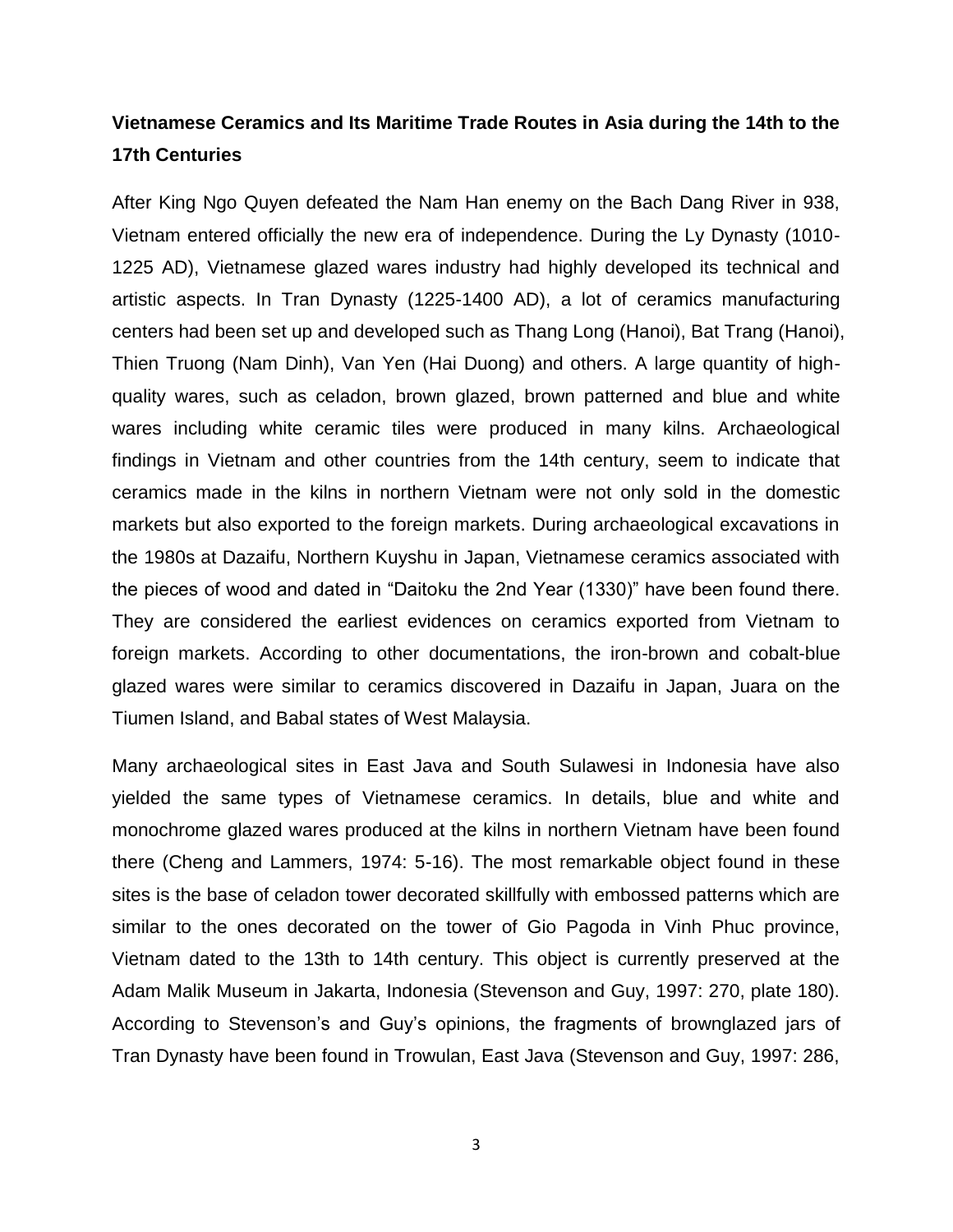plate 209). This is the first evidence mentioned about Vietnamese brown glazed wares in Southeast Asia.

Apart from the ceramics found on the mainland, the Vietnamese ceramics have also been found on the Rang Kwian shipwreck which sank in the Gulf of Thailand and has associated material of Chinese and Thai celadon wares. Vietnamese ceramics comprised of blue and white bowls, plates, and cups (The Fine Arts Department of Thailand) (FAD, 1990: 82-93; Tenazas, 1981: 31-32). Pursuant to the specific characteristics regarding the types and patterns, these types of wares are dated to the mid 14th century.

**At the end of 2000, a group of fishermen in Ca Mau province, Vietnam while fishing off the seabed picked up** a large number of Vietnamese and Chinese ceramics. The museum staffs assumed that there was a shipwreck and designated the site as the Ca Mau II shipwreck. The characteristics of Vietnamese ceramics are the same with ceramics discovered in the Rang Kwian shipwreck which were considered to have a relationship with the period. The Vietnamese blue and white wares on the Ca Mau II shipwreck include a wide variety of bowls, plates and bottles. The associated Chinese ceramics comprised of Jingdezhen blue and white and Longquan celadon wares of Yuan Dynasty dated in the 14th century.

Along with the Rang Kwian shipwreck, ceramics discovered on the Ca Mau II shipwreck contributed to brighten the picture regarding the Vietnamese export ceramics during the second half of 14th century. Although traces of this ship has not been confirmed, this find is nevertheless very important regarding the Vietnamese ceramics extracted from the area, which can be dated earlier than the Cu Lao Cham shipwreck sank off the coast of Hoi An in Quang Nam province, Vietnam which sank nearly a century later. This is the second ship discovered in the territorial waters of Vietnam that transported Vietnamese export ceramics.

In addition to the findings in Southeast Asia, Northern Vietnamese blue and white wares have also been found in many important monuments in the West Asia. The fragments of blue and white bowl with daisy pattern has been found from the excavation in Fustat,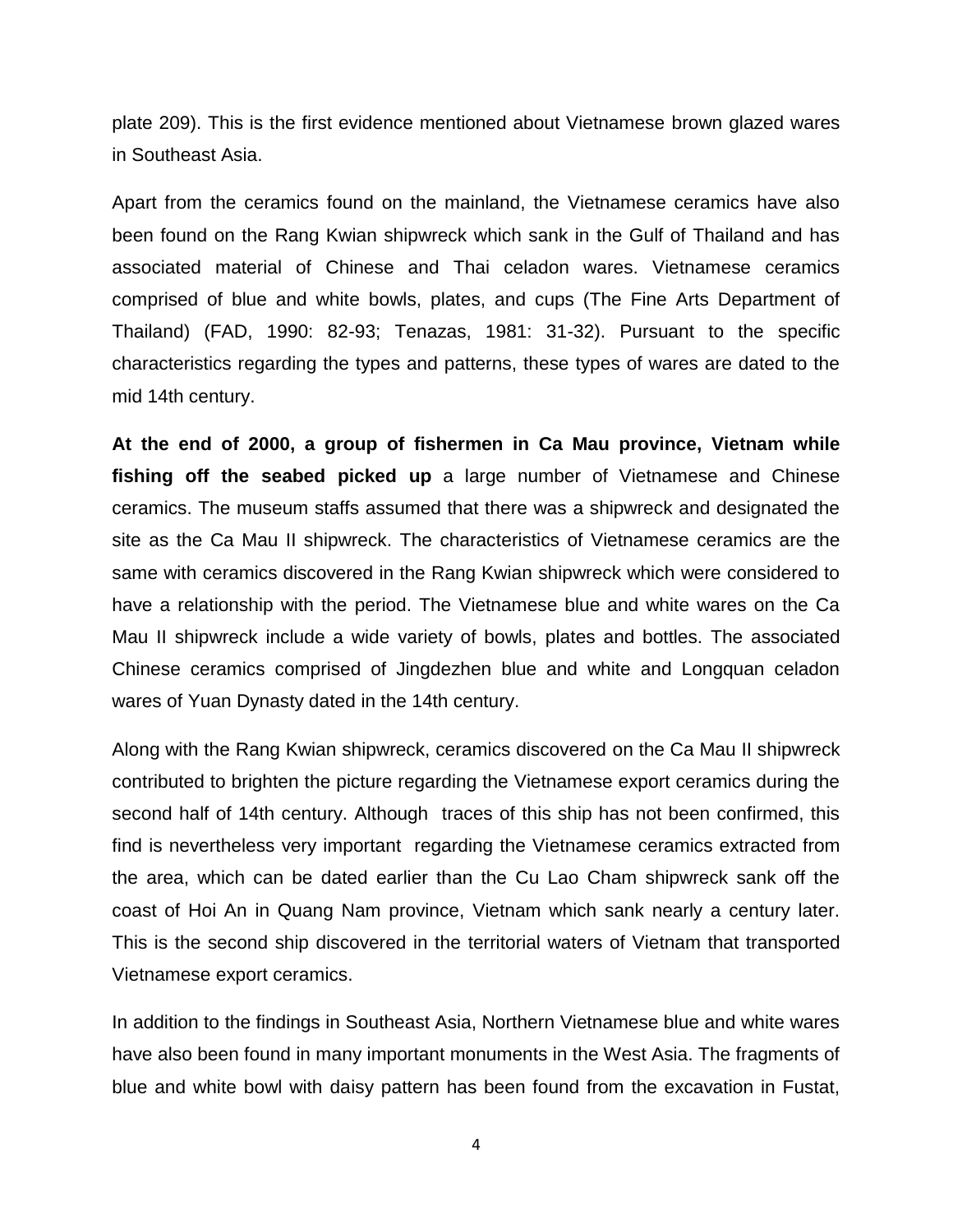Cairo, Egypt, whose style is the same with the one contained on the Rang Kwian and Ca Mau II shipwrecks, and the Turiang shipwreck which contains a lot of Vietnamese underglaze iron-decorated ceramics (Sten 2002). This confirms the presence of Vietnamese ceramics in the West Asian market in the same context with the Southeast Asian market. The obvious increasing quantity of the 15th century Vietnamese ceramics in oversea relics showed that there was a significant development on Vietnamese ceramics export sector for the foreign markets during this period. The discovery of the fragments of the 15th century Chu Dau blue and white wares from the commercial port of Hormuz along the coast of Persian Gulf is considered as evidence regarding the Vietnamese ceramics exporting to the West Asia by maritime routes (John Guy, 1984). The most valuable evidence of Vietnamese ceramics exported to the West Asian market is a famous Vietnamese vase which has currently being displayed in the Topkapi Sarayi Museum in Istanbul, Turkey, also known as the "Topkapi vase". This is the beautiful and well-known blue and white vase, on which the information regarding the date and place of production was recorded, such as artisan surname is Bui in Nam Sach, made in the Dai Hoa VIII (1450) (recently called Nam Sach district, Hai Duong province in today).

According to the report of Seiki Kin, there are eight sites in the *Ryukyu* (recently Japan) discovered Vietnamese ceramics especially in Nakijin and Shuri sites. In consideration on the shape and decoration, these ceramics were from the kilns in northern Vietnam dated between the 14th and 15th century (Kin Seiki, 1999). According to the research by Professor Yoji Aoyagi in 1991, Vietnamese ceramics have also been found in 32 sites in Southeast Asia including Indonesia (11 sites), Philippines (10 sites), Malaysia (9 sites) and Brunei (2 sites) (Yoji Aoyagi, 1991: 78-82). Although the findings from this research did not reflect the update thereof and the quantity of relics of Vietnamese ceramics to be found is much less than the ones found in reality, it is enough to show that Southeast Asia is the most important market of the Vietnamese trade ceramics.

A notable discovery is the 1995 excavation of the Pandanan shipwreck sank near the Pandanan Island off the southern tip of Palawan Island in the Philippines. The excavation discovered more than 4,000 ceramics in total, of which the Vietnamese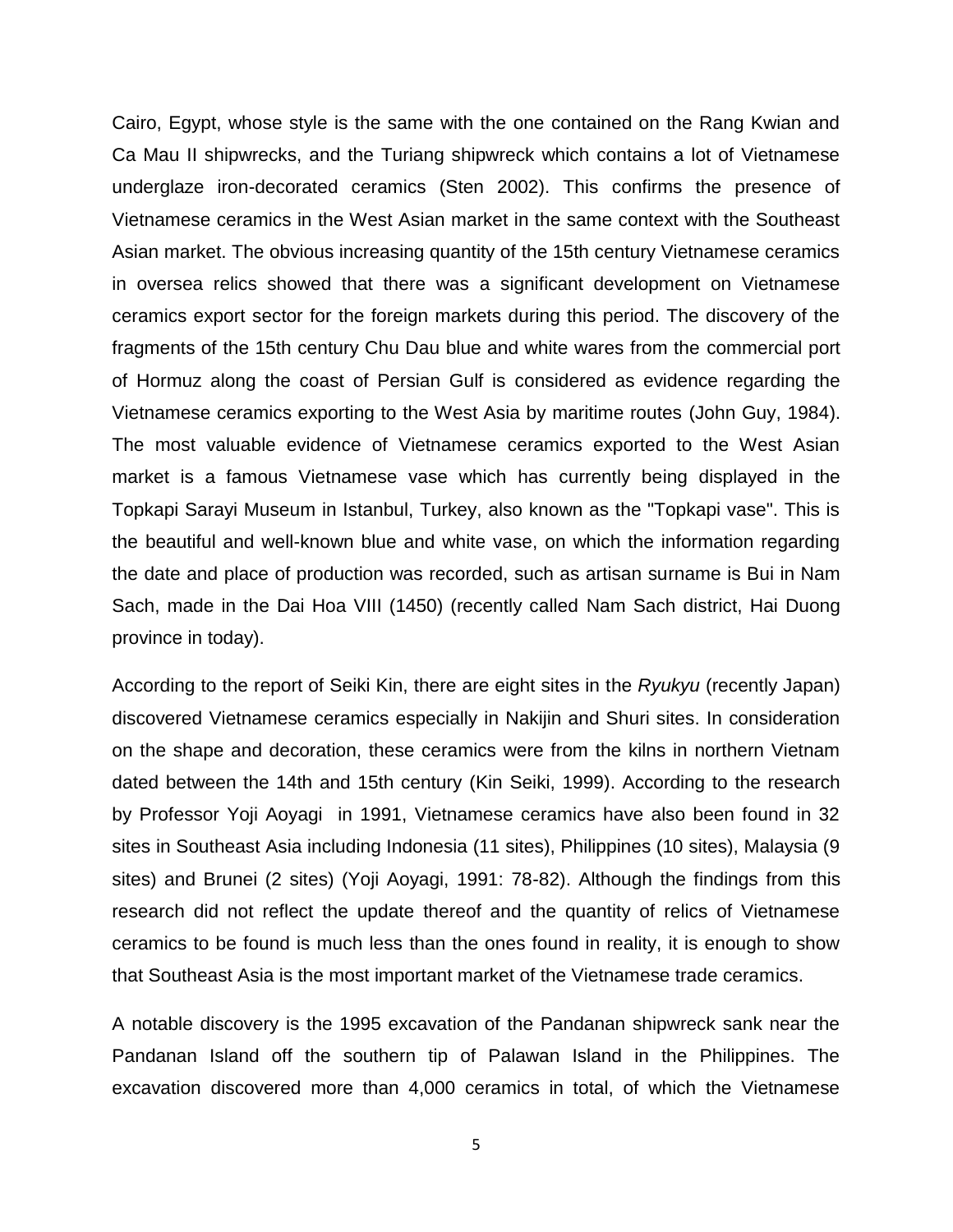ceramics occupy 70 percent. Most of them were mainly produced at Binh Dinh province in Vietnam, but a few were ceramics produced at Hai Duong province in Vietnam. Based on the report by Eusebio Dizon (1998), it is assumed that this shipwreck sank in the mid-15<sup>th</sup> century. Other excavation is the Balanakan or Blanakan shipwreck in Ujung Karawang, West Java, Indonesia there has excavated in 1998 and has also been found Vietnam ceramics, especially blue and white wares made at Hai Duong province, as well as it dated to the 15th to the 16th century (Bui Minh Tri 2001; 2002).

The 1997-2000 excavation of the Cu Lao Cham shipwreck sank off the coast of Quang Nam in Vietnam has recovered more than 240,000 objects and most of them are Vietnamese ceramics dated in the 15th century that demonstrated the Vietnamese ceramics were also supplied on the maritime trade routes. According to historical record, we know that the trade network in Southeast Asia was expanded from Malacca to the northern coast of Java especially in the 15th century together with the sharing of Muslim traders. The Vietnamese historical record also confirmed that Southeast Asian merchant ships were used to make the landfall to the ports in northern Vietnam for trading and exchange of eucalyptus, pearls, and aromas during the 14th to the 15th century.

Although, these notes did not mention about ceramics but they were considered that the quantity of ceramics have been found as many in the trading ports of Vietnam, such as Van Don in Quang Ninh province, Lach Truong in Thanh Hoa province and Hoi Thong in Nghe An province, and have confirmed Vietnamese ceramics were exported during this period. Currently, there is no strong evidence to confirm whether or not this was the case, but there appears to be a continued export on Vietnamese ceramics in the 16th century.

The investigation in Japan has found Vietnamese ceramics dated to the second half of the  $16<sup>th</sup>$  century especially in Keichou period (1595-1615) (Shinichiro 1999). This evidence showed that the maritime trade between Vietnam and Japan was flourishing. In details, the Vietnamese ceramics found in Japanese town were from Hoi An in Quang Nam province and possibly arrived to Japan before the reign of Tokugawa Shogun had applied the closed-door policy in 1639. The results of archaeological research in Hai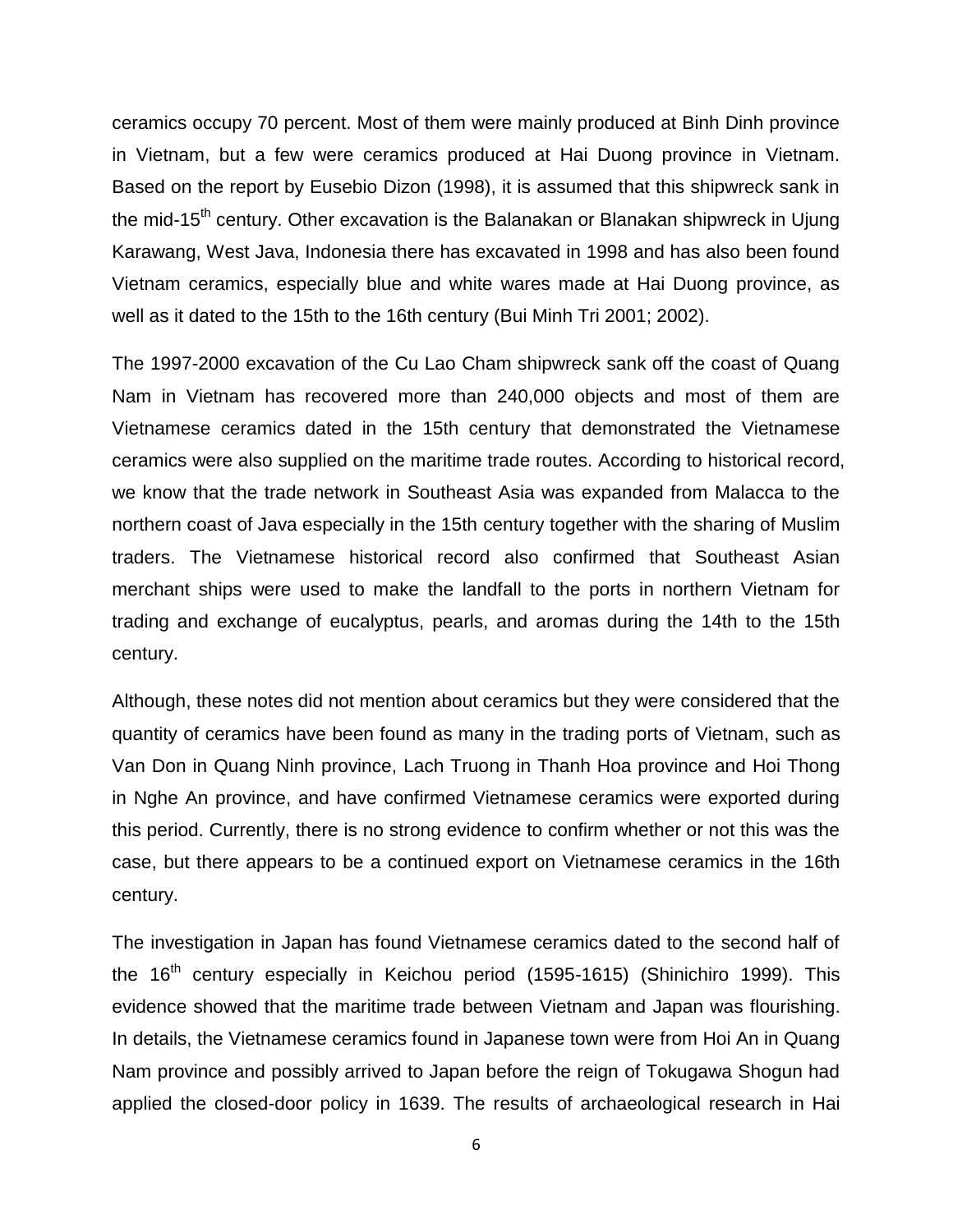Duong province showed that Vietnam had decreased ceramic productions in the beginning of the 16th century, and several types of 15th century trade ceramics were not produced anymore and this phase seems to be focused on the domestic market mainly (Bui Minh Tri 1995).

In the 17th century, many evidences – especially historical record – clearly confirm that Vietnamese ceramics were exported to foreign markets. A possible reason for this is the international trade policy under the Trinh Lords and Nguyen Lords of the Dai Viet feudal state (Great Viet - Vietnam today). Another possible reason could be the establishment and development of international shipping companies in the early 17th century, especially the Dutch East India Company (Verenigde Oost-Indische Compagnie, VOC). Merchant ships of this company were making long trips to the East to find the local markets, set up trading locations and expand their sales in other countries, especially in Asia (Bui Minh Tri, 2008).

In that context, many trading ports with economic structure as the town were established along the coast of Vietnam during this period, specifically trading ports of Thanh Ha in Hue province, Hoi An in Quang Nam province, Nuoc Man in Binh Dinh province, Pho Hien in Hung Yen province, Kinh Ky-Ke Cho in Thang Long, Hanoi. These were the gateways for trading for the Dai Viet (Vietnam) with both Asia and Europe. At these trading ports, many kinds of goods were purchased and exchanged, including agricultural products, handicrafts and ceramics (Bui Minh Tri 1994, Do Bang 1996).

In this period, the trades between Dai Viet and Japan were developing strongly especially in the first three decades of the 17th century or called Shuisen (the red seal ships) that Japanese historian called. The numbers of licensed Japanese ships traded in Dai Viet from 1604 to 1635 have 124 ships in total, including 37 boats in northern Vietnam and 87 ships in central Vietnam (Seiichi 1941). Generally, the Japanese shipped commodities, specifically silver, copper, and weapons, to Dai Viet and then they purchased mainly silk, spices, sugar and ceramics back to their country. Even after the Bakufu Shogun had issued the order of "Sakoku" to limit the foreign trades in 1636,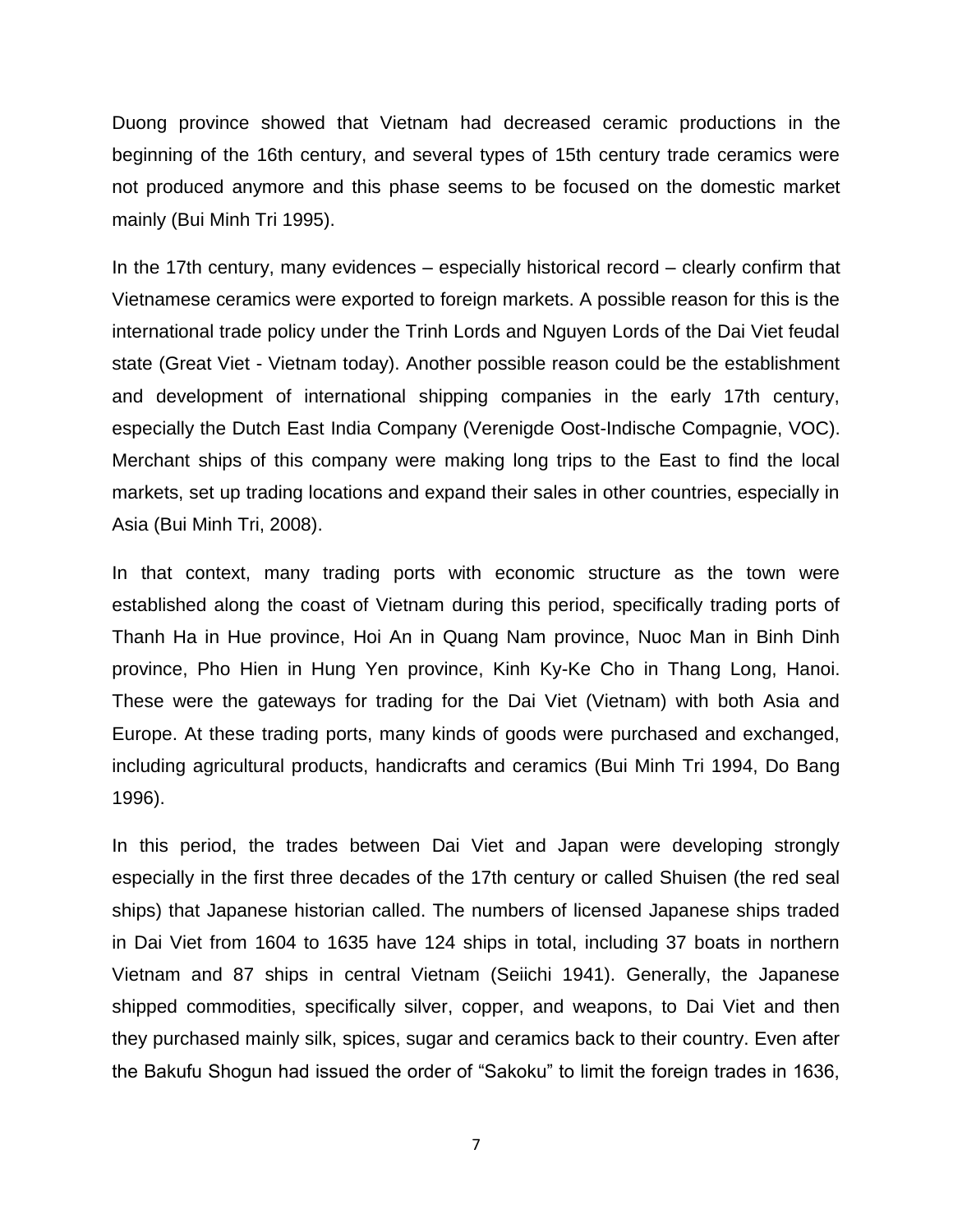Japan still continued to trade with Dai Viet merchant ships through China and the Netherlands (Bui Minh Tri and Pham Quoc Quan 1994: 34-51).

It is worth mentioning that the Trinh Lords and Nguyen Lords did not allow Chinese and Japanese traders to reside in trading ports, but they allowed Western traders to open their trading stores. Particularly, Nguyen Lords allowed the Dutch to open their trading stores in Hoi An, Quang Namprovince in 1636. A year later, Trinh Lords also allowed the Dutch to open their trading store in Pho Hien, Hung Yen province and then open a second trading store in Thang Long (recently Hanoi) in 1645. Such events were good opportunities for trade in the developing regions.

The VOC sponsored by the Dutch government had many priority rights including the exclusive trading right in the region East of Cape of Good Hope. For Dai Viet, after having set up trading stores in Pho Hien (Hung Yen) and Thang Long (Hanoi), the business of VOC had prospered because they enjoyed preferential treatment from the Trinh Lords. During this time, many kilns in northern Vietnam had competed to produce ceramics to export to foreign markets and also competed with Chinese and Japanese ceramics trade. The evidence of this can be seen through the abundant quantity of the 17th century Vietnamese ceramics found on many archaeological sites in Japan and insular Southeast Asia as well as the documentation of the VOC Company (Volker, T. 1971).

In Southeast Asia, Vietnamese ceramics have been found in Pukissutosanion in Malaysia, and some in Indonesia, specifically Trowulan on East Java, Banten Girang and Banten Lama on West Java, Selayar on South Sulawesi, Warloka on Flores and Bengkulu on Sumatra (Naniek, H.W 1993). Very few of them have been found in Banten Girang and Banten Lama which were famous trading ports operated by Banten Sultan during the 16th to the 17th century. They material can be dated to the same dates as the Hizen ceramics from Japan dated in the late 17th century (Koji Ohashi and Takashi Sakai 1999).

By comparative study, I assumed that the Vietnamese ceramics exported to foreign markets during this period were mainly made at the kilns in Hai Duong province on

<sup>8</sup>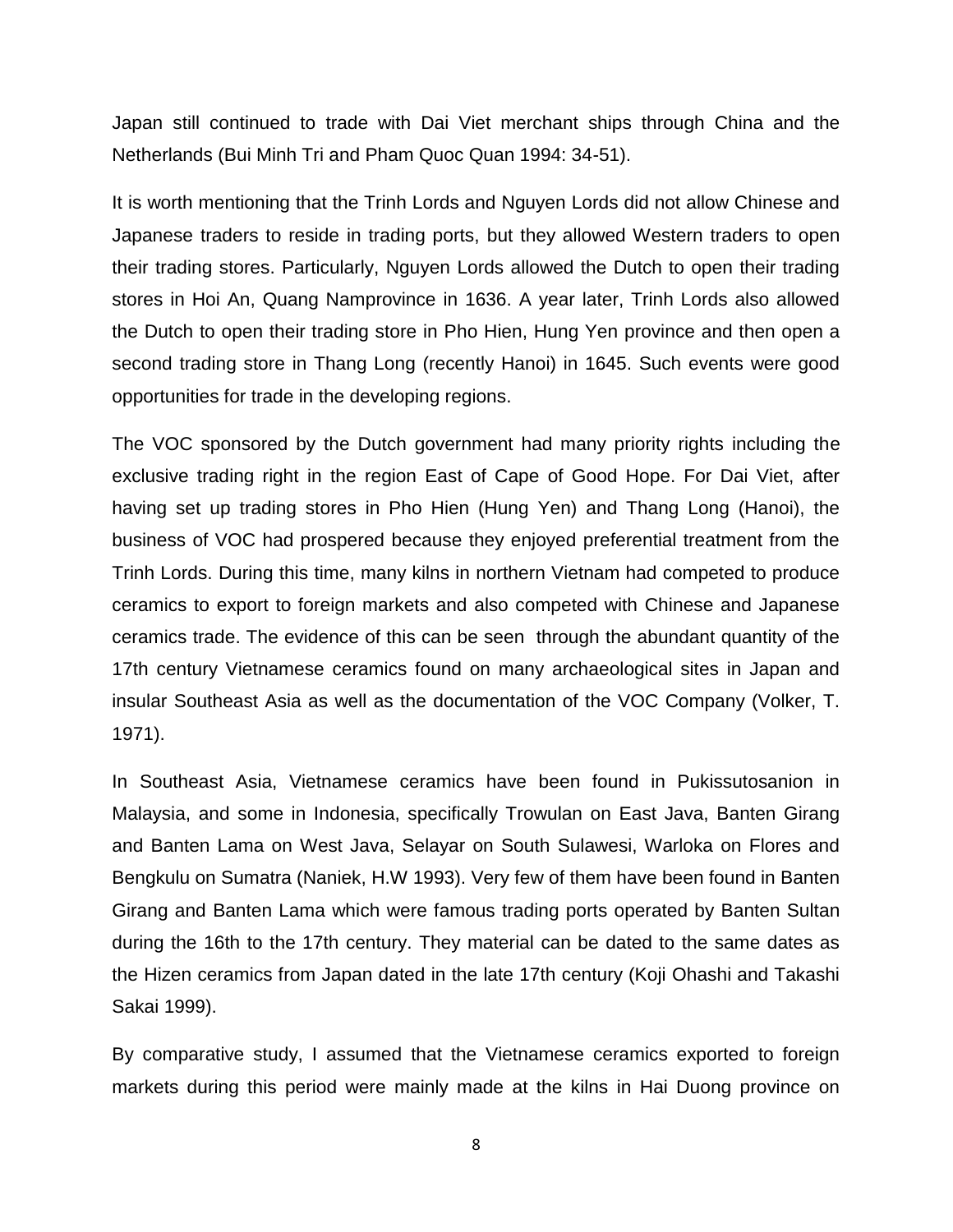northern Vietnam. These ceramics were exported and transported by merchant ships of Chinese traders and VOC for consumption in Southeast Asia and Japan from 1625 to 1689 (Bui Minh Tri 2001).

The findings of the Vietnamese ceramics in Japan, West Asia, mainland and insular Southeast Asia partly assisted us to deconstruct the historical contexts and analyze export flows of Vietnamese ceramics through international maritime trade routes. Noticeably, Vietnamese ceramics have often been found together with Chinese and Thai ceramics in many sites, which showed that they were shared and exported in the same trade flow.

### **Conclusion**

Based on historical record and archaeological evidences of the trade ceramics, it appeared that the 14th century was the period for the penetration of Vietnamese ceramics into the Asian market. The 15th century was the flourishing period of Vietnamese export ceramics with the largest shipments and most complexity of export ceramics. The 16th century was marked by a pause in the export of Vietnamese ceramics. The 17th century was the development period of commodity and a prosperous period of trading ports in northern and central Vietnam. The international maritime trades by Vietnam had expanded around Asia with great opportunities to establish foreign relations with other countries in the region as well as Western countries that were based in the East. The impact of international trade had also expanded and developed on other ceramics production centers that were prospering proportionality to that of Vietnam and shared of the same Asian maritime trade routes.

During the late 17th century to the early 18th century, the gradual decline of the Dai Viet's economy associated with the decline of foreign trading stores in Thang Long in Hanoi, Pho Hien in Hung Yen province, affected the foreign economic system of the Dai Viet. The decline of Dai Viet's trading port system originated from different causes but it was affected directly by the general downturn of Asia and the world trade system. It appears to indicate that the 17th century was experienced a return to prosperity and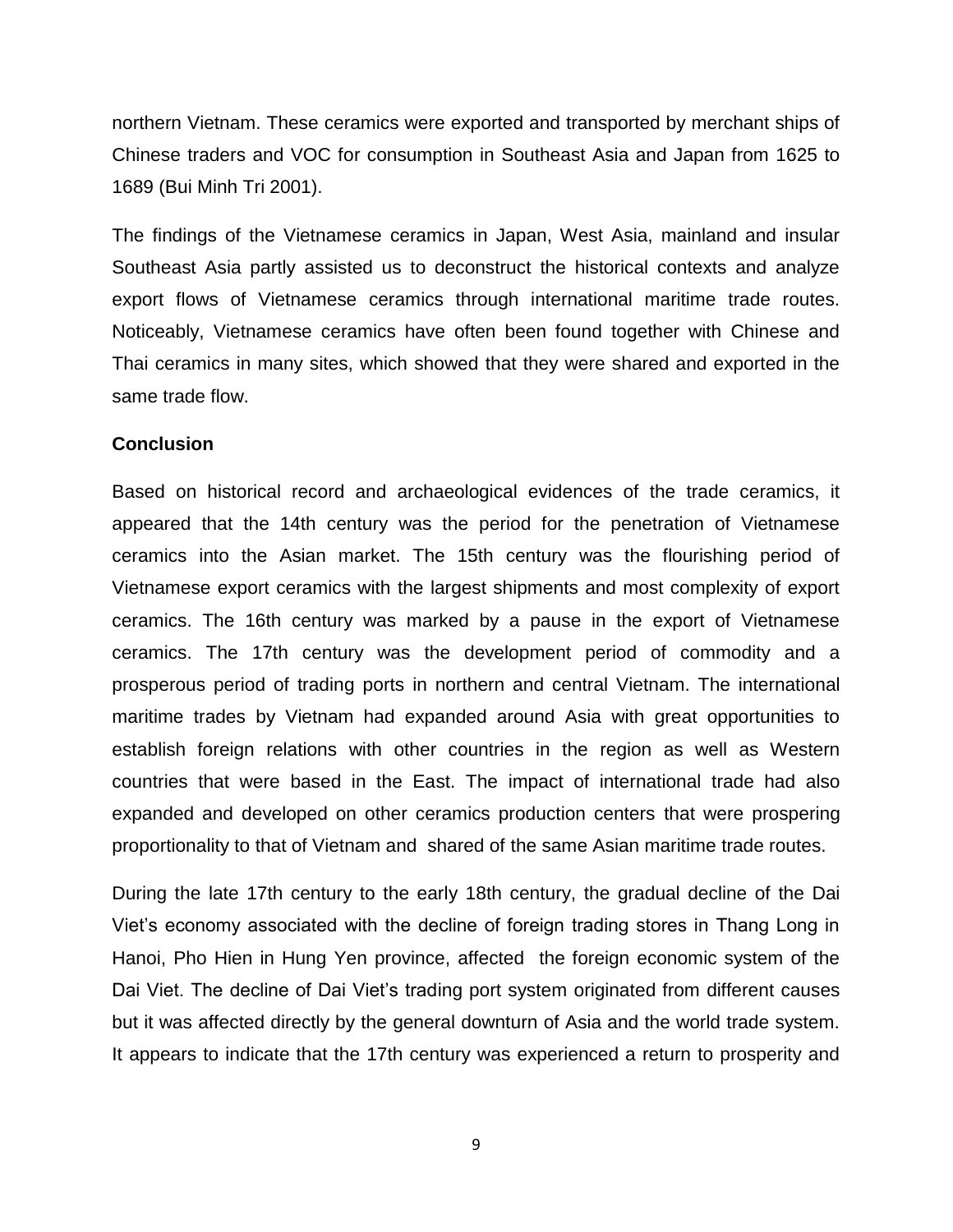development on the international maritime trades, but afterward Vietnamese ceramics production stopped even to supply international maritime trade routes.



*Fig. 1. Bottle, cobalt glazed ceramic, 15th ceramics, in Topkapi Saray Museum, Istanbul*



*Fig.2. Status of an aristocratic lady, blue and white ceramic, 15th century, from Treasures from the Hoi An Hoard (Cu Lao Cham shipwreck, Quang Nam, Vietnam)*



*Fig.3. Incense burner, blue and white ceramic, 15th century, from Treasures from the Hoi An Hoard (Cu Lao Cham shipwreck, Quang Nam, Vietnam)*



*Fig.4. Bowls with high feet, iron black ceramic, 15th century, at Puerto Galera (Philippines)*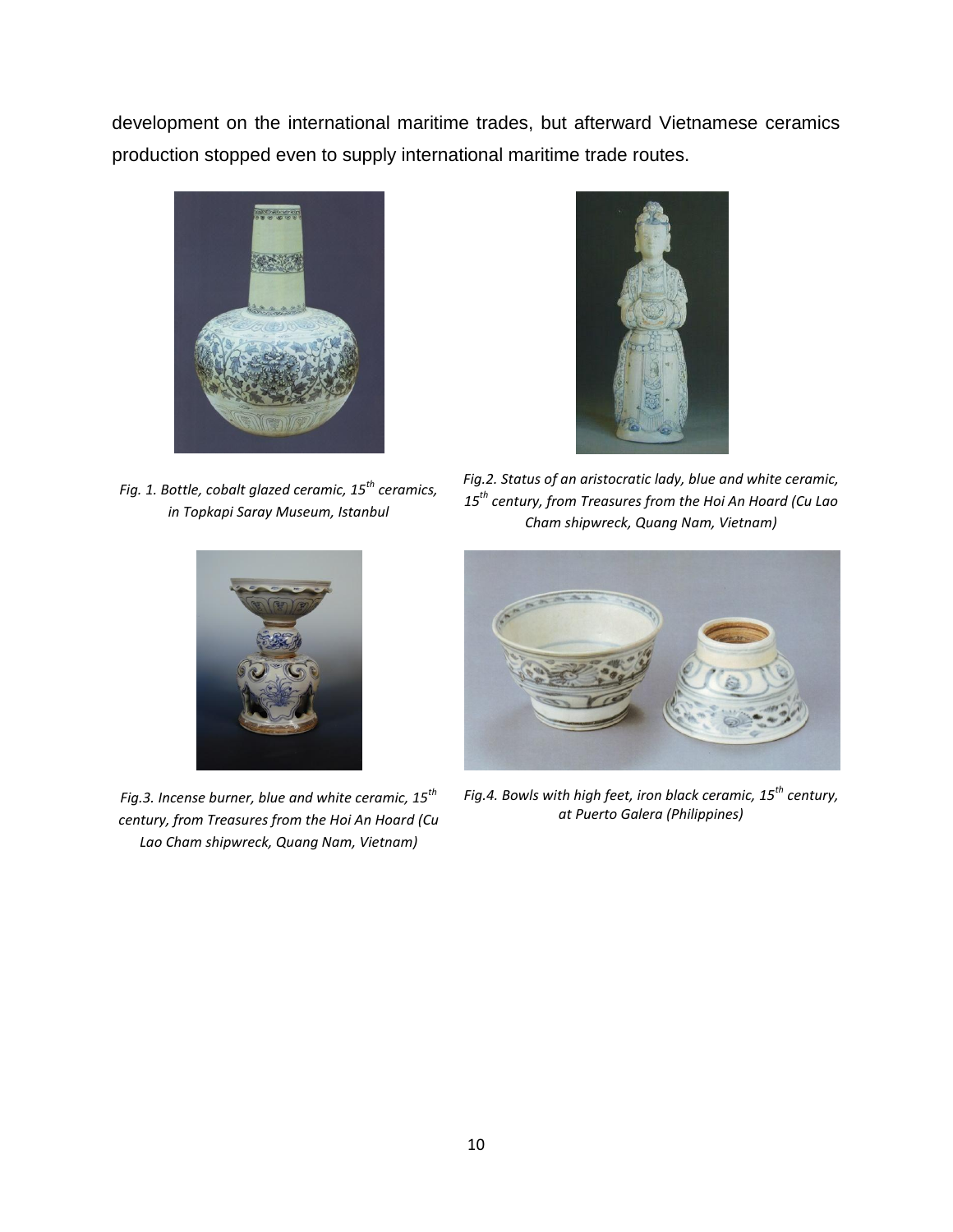

*Fig. 5. Jar, iron black ceramic, 16th -17th centuries, in the Kyushu Ceramics Museum (Japan)*



*Fig.6. A covered jar with applied dragon embossment and painting in underglaze cobalt. In the possession of the Ozawa family, 17th century (Kyoto National Museum)*





*Fig.7. A large dish painted with VOC trademark, Hizen ware, 17th century. Found in Dejima port (Nagasaki, Japan)*

*Fig.8. Types and designs of Vietnamese ceramics trade ware to Japan in the 17th century*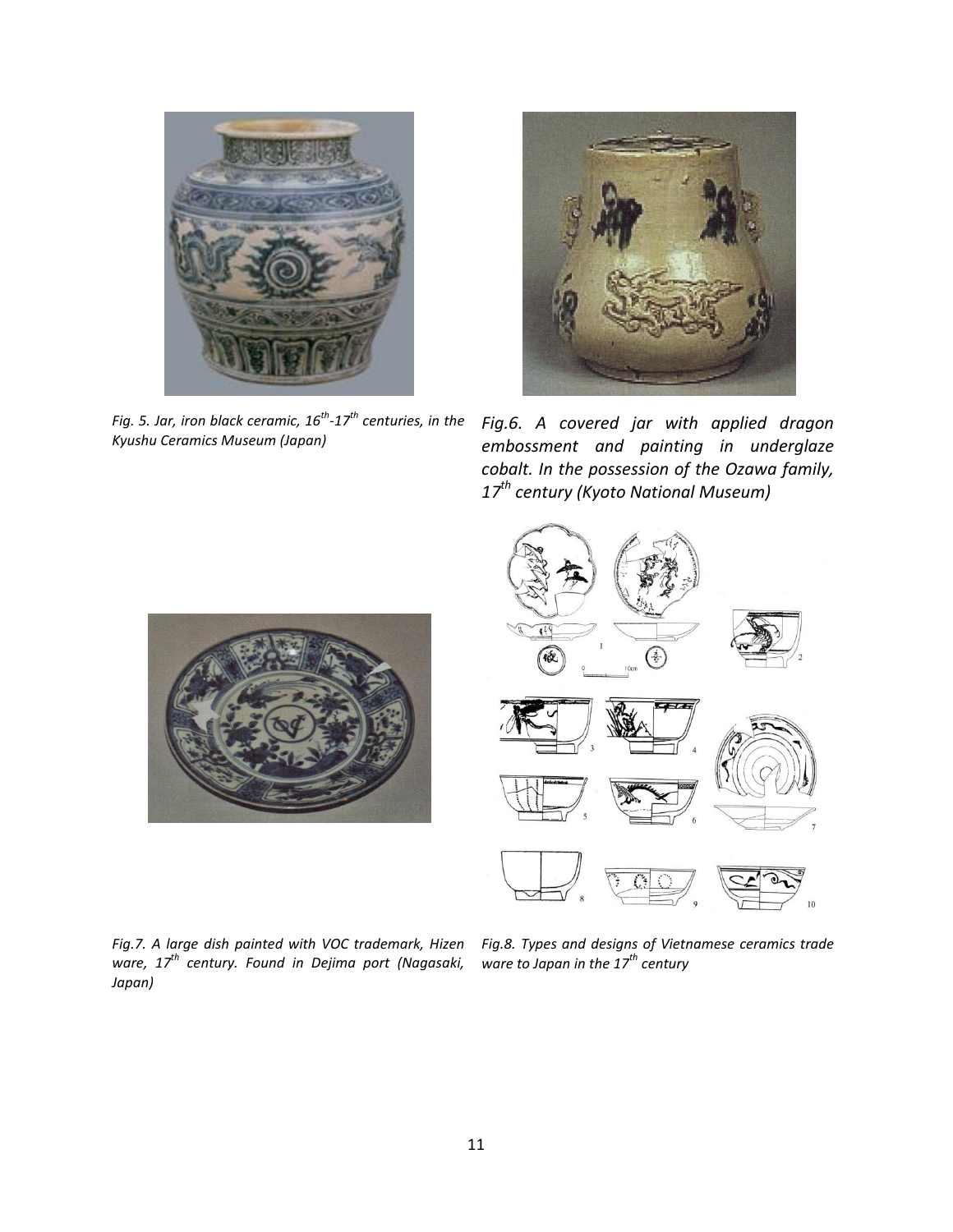#### **References**

Aoyagi Yoji 1991. Vietnamese ceramics excavated on the islands of Southeast Asia. (In Vietnamese). *Vietnam Archaeology*. No 4: 78-82.

Bui Minh Tri 1994. Thanh Ha commercial port. *Hue, past and present* (In Vietnamese). No số 4: 84-93.

Bui Minh Tri 1995. *Investigation Report of ceramics relics at the Cam Binh district, Hai Duong Province* (In Vietnamese). Documentation of Vietnam Institute of Archaeology.

Bui Minh Tri 2001. *Hop Le ceramics in composition of Le Dynasty's ceramics* (In Vietnamese). Ph.D Dissertation. Documentation of Vietnam Institute of Archaeology.

Bui Minh Tri 2002. Vietnamese ceramics: The date and origin (In Vietnamese). *A century of Vietnam archaeology*, Hanoi 2002.

Bui Minh Tri 2008. Vietnamese ceramics in the Asia sea-route trade in the seventeenth century (In Vietnamese). *Vietnam Archaeology*. No 6: 67-82.

Bui Minh Tri, Phạm Quốc Quân 1994. Hizen Ceramics (Japan) found at some Vietnam archaeological sites (In Vietnamese). *Vietnam Archaeology*. No 4: 34-51.

Cheng Lammers and Abu Ridho 1974. *Annamese Ceramics in the Museums Pusat Jakarta*, Himpunan Keramik Indonesia, Jakarta.

Dizon Eusebio Z., 1998. *Underwater archaeology of Pandanan wreck: A mid- 15 century AD*. Vessel, Southern Palawan, Philippines, International Conference in Berlin, from 31 Aug- 4 Sept.

Do Bang 1996. *The port city of Thuan Quang* (In Vietnamese). Hue city 1996.

Guy, J. 1984. Oriental Trade Ceramics in Southeast Asia: 9th to 16th Century. University of Melbourne Press: Melbourne.

Iwao Seiichi 1941. *Studies of the Japantowns of the South Seas.*

John Stevenson and John Guy 1997. *Vietnamese Ceramics: A separate tradition*. Art Media Resources, Chicago.

Kin Seiki, 1999. Trade with Southeast Asia by the Kingdom of Ryukyu and Vietnamese Ceramics Discovered in Okinawa. (In Vietnamese) International conference on Vietnam-Japan relations: Hanoi